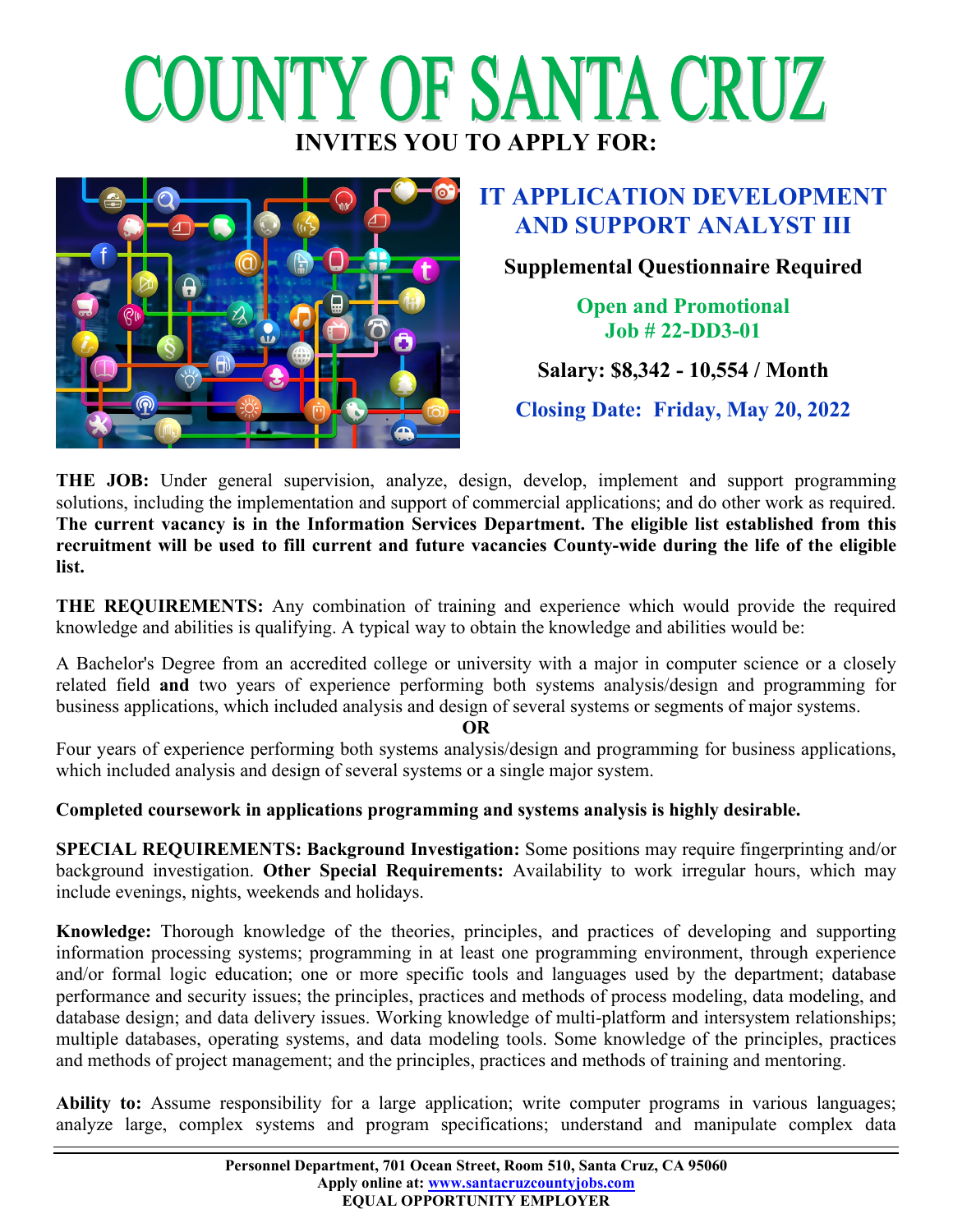structures; demonstrate advanced software development skills; demonstrate detailed understanding of customers' needs and business practices and develop innovative solutions to meet those needs; design and develop complete, creative and innovative solutions to challenging technical problems; analyze and evaluate complex programming problems and develop and implement effective, logically correct solutions; leverage and reuse one's own or others' work; perform thorough testing of applications; read, comprehend, and write technical documentation; present technical concepts and projects to technical and non-technical staff; create accurate timeframe estimates of own work and the work of others so as to produce results in timely manner; use good judgment and work with minimal direction; communicate effectively, both orally and in writing; and work cooperatively and effectively with other staff members, customers and vendors.

**THE EXAMINATION:** Your application and supplemental questionnaire will be reviewed to determine if you have met the education, experience, training and/or licensing requirements as stated on the job announcement. If you meet these criteria and are one of the best qualified, you may be required to compete in any combination of written, oral and/or performance examinations or a competitive evaluation of training and experience as described on your application and supplemental questionnaire. You must pass all components of the examination to be placed on the eligible list. The examination may be eliminated if there are ten or fewer qualified applicants. If the eligible list is established without the administration of the announced examination, the life of the eligible list will be six months and your overall score will be based upon an evaluation of your application and supplemental questionnaire. If during those six months it is necessary to administer another examination for this job class, you will be invited to take the examination to remain on the eligible list.

**HOW TO APPLY:** Apply online at **[www.santacruzcountyjobs.com](http://www.santacruzcountyjobs.com/)** or mail/bring an application and supplemental questionnaire to: Santa Cruz County Personnel Department, 701 Ocean Street, Room 510, Santa Cruz, CA 95060. For information, call (831) 454-2600. Hearing Impaired TDD/TTY: 711. Applications will meet the final filing date if received: 1) in the Personnel Department by 5:00 p.m. on the final filing date, 2) submitted online before midnight of the final filing date.

#### **Women, minorities and people with disabilities are encouraged to apply. If you have a disability that requires test accommodation, please call (831) 454-2600.**

To comply with the 1986 Immigration Reform and Control Act, Santa Cruz County verifies that all new employees are either U.S. citizens or persons authorized to work in the U.S.